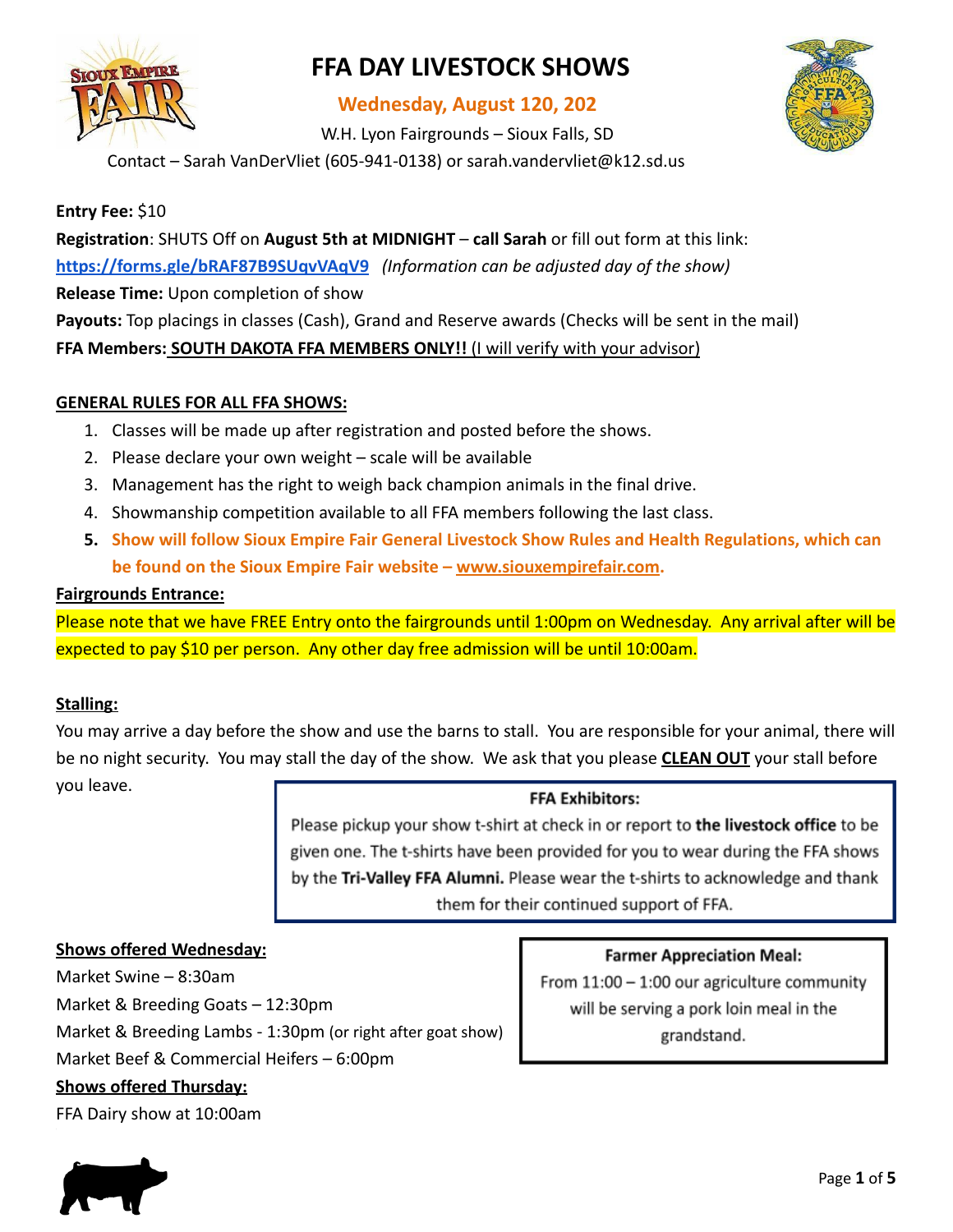# **FFA Market & Breeding Swine Show**

**Wednesday, August 10, 2022** 8:30am

**Show Classes:** 3015 – Market Swine

3016 - Breeding Swine

**Specifics:**

1. Animals entered can be either sex,

purebred or crossbred. All breeds can enter.

- 2. Animals must have been born after February 1 of current year
- 3. Pigs weighing under 180 pounds will not be eligible for entry.
- 4. Purebreds, Crossbreds, Gilts & Barrows will be shown together unless there is enough to split classes.
- 5. Breeding split by birthdate needs 5 entries of the same breed to have a class.

### **\*\*Showmanship competition available to all exhibitors after the last class.\*\***

|                         | <b>Wednesday, August 10, 2022</b>        | <b>FFA Beef Show</b><br>$6:00 \text{ pm}$       |
|-------------------------|------------------------------------------|-------------------------------------------------|
| <b>Show Classes:</b>    | Premium:                                 |                                                 |
| 1011 Commercial Heifers | <b>Champion Commercial Heifers \$150</b> | <b>Reserve Champion Commercial Heifers \$75</b> |
| 1012 Market Steers      | Champion Market Steer \$150              | Reserve Champion Market Steer \$75              |
| 1013 Market Heifers     | Champion Market Heifers \$150            | Reserve Champion Market Heifers \$75            |

#### **Specifics:**

### **Commercial Heifer Show**

- 1. Open to all commercial heifers, purebred or crossbred. All breeds can enter.
- 2. Animals must be heifers born in 2020. **Please list the birthdate** of the heifer on livestock entry form.
- 3. If there are enough variance in breeds we will split into exotic and english breeds.

#### **Market Show**

- 1. Open to all market steers, purebred or crossbred. All breeds can enter. **Steers divided by weight, not breed.**
- 2. Animals must have been born on or after January 1, 2021.
- 3. Animals weighing under 900 pounds will not be eligible for entry in market beef classes. Classes will be made up after the weigh-in and posted before the show. Management reserves the right to establish classes.

**\*\*Showmanship competition available to all exhibitors after the last class.\*\***

| Premium: |  |                |
|----------|--|----------------|
| Champion |  | <b>Reserve</b> |
| \$150    |  | \$75           |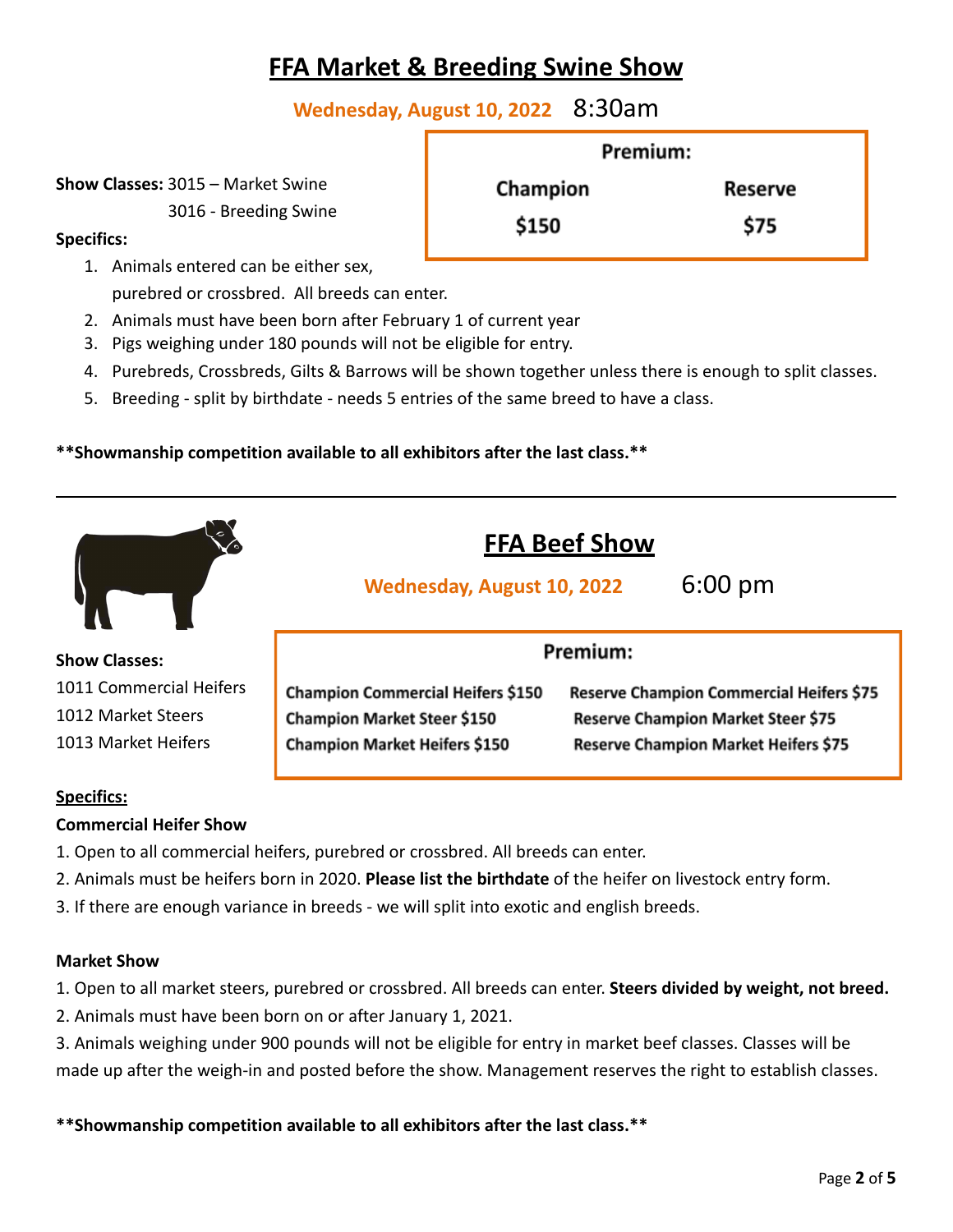

# **FFA Market & Breeding Sheep Show**

**Wednesday, August 10, 2022** 1:30pm

Premium: Champion Reserve \$150 \$75

**Show Classes:** 2011 – Market Lambs 2012 - Breeding Ewes

*\*\*This show will start at 1:30pm or immediately after the goat show.*

### *\*\*Breeding will show first - followed by Market lambs.*

### **Market Lamb Specifics:**

- 1. Animals entered can be either sex, purebred or crossbred. All breeds can enter.
- 2. Animals must have been born after December 1, 2020.
- 3. Lambs weighing under 70 pounds will not be eligible for entry.
- 4. \*\*Ewes & Wethers will be shown together unless enough are entered to split sexes.
- 5. Classes will be split by breeds if 5 or more are represented. (Naturals, Speckle Face, Southdown, Dorset, Hampshire, Suffolk, Crossbreds, All Other Breeds)

### **Breeding Lamb Specifics:**

- 1. Open to all purebred or grade animals.
- 2. Purebred animals must show a registration paper at check in or upload on pre registration link.
- 3. Open to all Meat & Wool breeds.
- 4. Depending on numbers entered; registered, grade, meat and wool breeds may show together.

|   | Description           | <b>Birthdate</b>                      |
|---|-----------------------|---------------------------------------|
|   | <b>Yearling Ewe</b>   | September 1, 2020 - September 1, 2021 |
|   | Fall Ewe Lamb         | September 1, 2021 - December 31, 2022 |
|   | Early Spring Ewe Lamb | January 1, 2022 - January 31, 2022    |
| 4 | Late Spring Ewe Lamb  | February 1, 2022 - May 31, 2022       |

MEAT BREEDS: Dorset, Hampshire, Montadale, Shropshire, Southdown, Suffolk, Oxford, etc..

WOOL BREEDS: Columbia, Corriedale, Polypay, Rambouillet, Targhee, Etc..

### **\*\*Showmanship competition available to all exhibitors after the last class.\*\***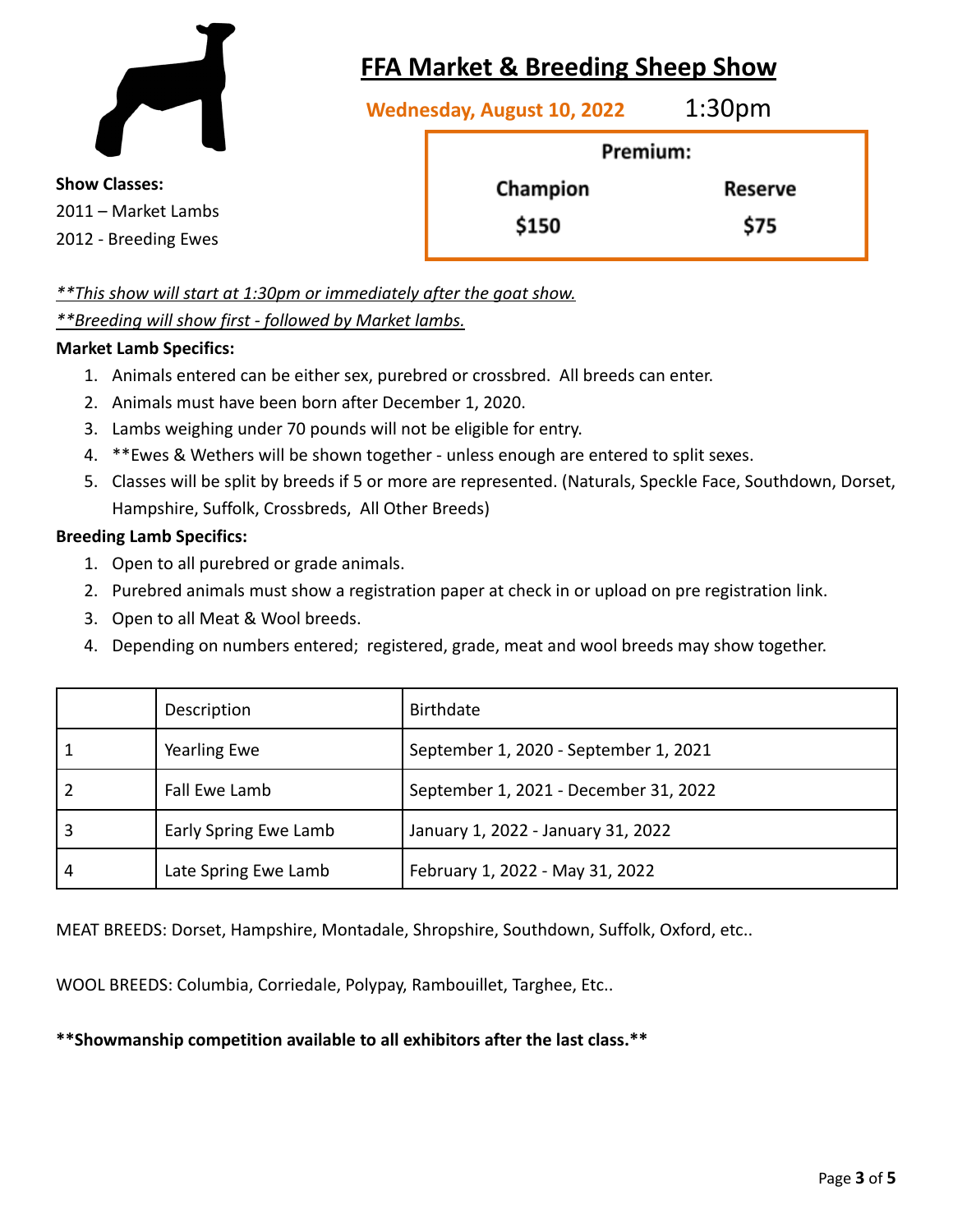|                                              | <b>FFA Market &amp; Breeding Goat Show</b>        |          |  |
|----------------------------------------------|---------------------------------------------------|----------|--|
|                                              | 12:30 <sub>pm</sub><br>Wednesday, August 11, 2021 |          |  |
|                                              |                                                   | Premium: |  |
|                                              | Champion                                          | Reserve  |  |
| <b>Show Classes:</b>                         | \$150                                             | \$75     |  |
| 2013 - Market Goats<br>2014 – Breeding Goats |                                                   |          |  |

# **Specifics:**

Animals entered can be either sex, purebred or crossbred. All breeds can enter.

*\*\*Breeding will show first - followed by Market goats*

| <b>Market Meat Goats</b> |                    |  |
|--------------------------|--------------------|--|
| <b>Description</b>       | <b>Birthdate</b>   |  |
| Doe                      | $11/1/21 - 6/1/22$ |  |
| Wether                   | $11/1/21 - 6/1/22$ |  |

| <b>Breeding Meat Goats</b> |                     |                     |
|----------------------------|---------------------|---------------------|
|                            | <b>Description</b>  | <b>Birthdate</b>    |
| 1                          | Junior Doe          | $3/1/22 - 6/1/22$   |
| 2                          | Junior Doe          | $12/1/21 - 2/29/22$ |
| 3                          | Junior Doe          | $9/1/21 - 11/30/21$ |
| 4                          | <b>Yearling Doe</b> | $5/1/21 - 8/31/21$  |
| 5                          | <b>Yearling Doe</b> | $1/1/21 - 4/30/21$  |
| 6                          | Senior Doe          | $9/1/20 - 12/31/20$ |
| 7                          | Senior Doe          | $9/1/19 - 8/31/20$  |
| 8                          | Senior Doe          | Prior to 8/31/19    |

\*\* Showmanship competition available to all exhibitors after the last class.\*\*